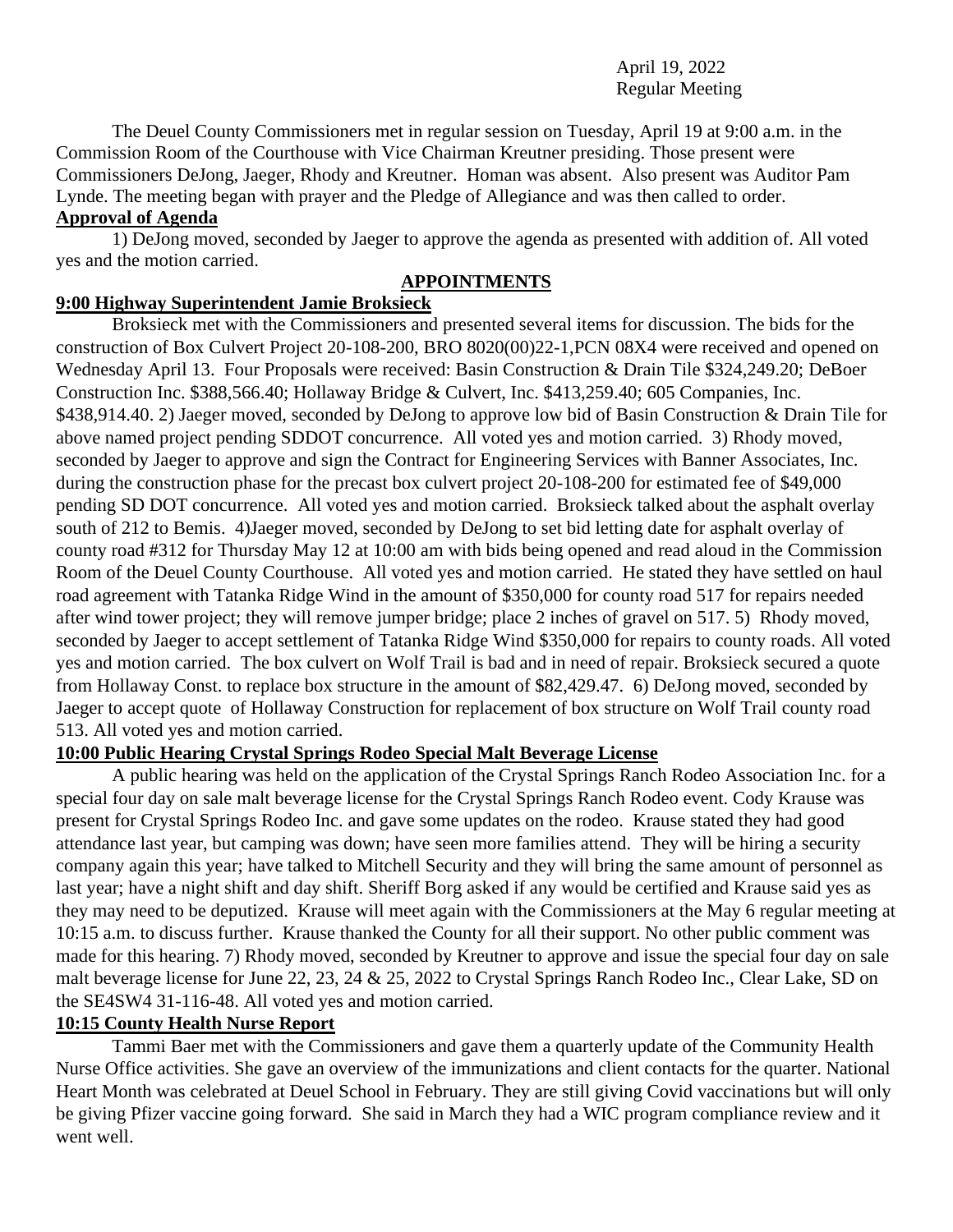## **10:45 Gate City Development -Mary Nosbush**

Nosbush met with the Commissioners and gave them an overview of the activities of Gate City Development. Nosbush showed a map of the city of Gary which included the Plat of Gate City Development Addition to Gary. She said the north third has water and sewer installed and now want to proceed with installation of water and sewer south of Lot 4. She had a proposal for work by DeBoer Construction Inc. The pipe has been purchased by Gate City Development. Gate City Development is funding this project; she requested funds of \$7500 from county to help with project; she said several lots have been sold and several are still for sale; lots can be residential or commercial. No decision was made on the request and she will also look into other possible funding sources.

## **11:15 State's Attorney Teree Nesvold**

State's Attorney Nesvold stated that the Quit Claim Deed to the City of Astoria Lot 5, Block 2, Town of Astoria, Original Plat, Deuel County, South Dakota had been approved earlier but didn't get signed by former Auditor so will need to be signed by current Auditor. 8) Rhody moved, seconded by DeJong to change date and sign Quit Claim Deed to Astoria. All voted yes and motion carried. 9) Jaeger moved, seconded by DeJong to authorize the Auditor to sign on behalf of Deuel County the Contract for Insurance Coverage between Deuel School Dist. 19-4 and County to allow Deuel School District the use of land designated as the Clear Lake Softball Field, located at the Deuel County Fairgrounds, owned by the County for the express use for their track and field program and Deuel School shall add the County to their Insurance Policy and in doing so hold harmless and indemnify the County from any liability. All voted yes and motion carried. **11:25 Sheriff Cory Borg**

Borg said he had spoken to Secretary of Game Fish Parks Kevin Robling and he said that Game Fish and Parks normally follow the County Burn Ban Ordinance in each county throughout the state. Sheriff Borg and State's Attorney Nesvold do not recommend changing the Burn Ban Ordinance. Borg said that if Deuel County has the burn ban in place, visitors to state parks should follow the same rules as residents of the county. **11:30 Executive Session per SDCL 1-25-2(1) for a Personnel Matter**

10) DeJong moved, seconded by Rhody to move into Executive Session per SDCL 1-25-2(1) for a personnel matter. All voted yes and motion carried. 11) Rhody moved, seconded by Jaeger to move out of Executive Session at 11:35 a.m. All voted yes and motion carried. 12) DeJong moved, seconded by Jaeger to pay Pam Lynde 32.10 per hr. for position of temporary Interim Auditor. Temporary position is not eligible for any benefits. All voted yes and motion carried.

#### **NEW BUSINESS**

# **Warrants Paid Early, Approve & Sign EM Quarterly Report, State Shared Renewable Facility Tax Advertise for Hay land Cash Rent**

# **Approval Of Warrants:**

 13) Jaeger moved, seconded by Rhody to approve warrants paid early. All voted yes and motion carried. B-D Rural Water 147.80 Utilities, Century Link 358.79 Utilities, First Bank & Trust 6,751.11 Credit Card, H-D Electric 864.99 Utilities, Otter Tail 1,041.52 Utilities, SDACO 186.00 M&P, SD Dept of Revenue 161,843.40 Fees to State, Tri-State Water 18.50 Supplies, Ultra Connecting Point 893.00 Services*.* Taxe*s:* Schools 279,366.85, Towns 47,640.48, Townships 109,86.80, EDWDD 1,224.33, Rural Fire 6,172.86, Upper Deer 4.67, New York Life 294.94 Life Ins.

 14) DeJong moved, seconded by Rhody to pay FMJ Arms – 3338.00 for Ammunition as W-9 was received. All voted yes and motion carried.

 15) DeJong moved, seconded by Kreutner to approve and sign the EM Quarterly Report for 2nd Quarter. All voted yes and motion carried.

 The State Shared Renewable Facility Tax in the amount of \$1,660,713.08 was received by the County from the State of SD with the following amounts received. County: \$581,255.89; Schools: \$830,365.55 and Several Townships \$249,109.64.